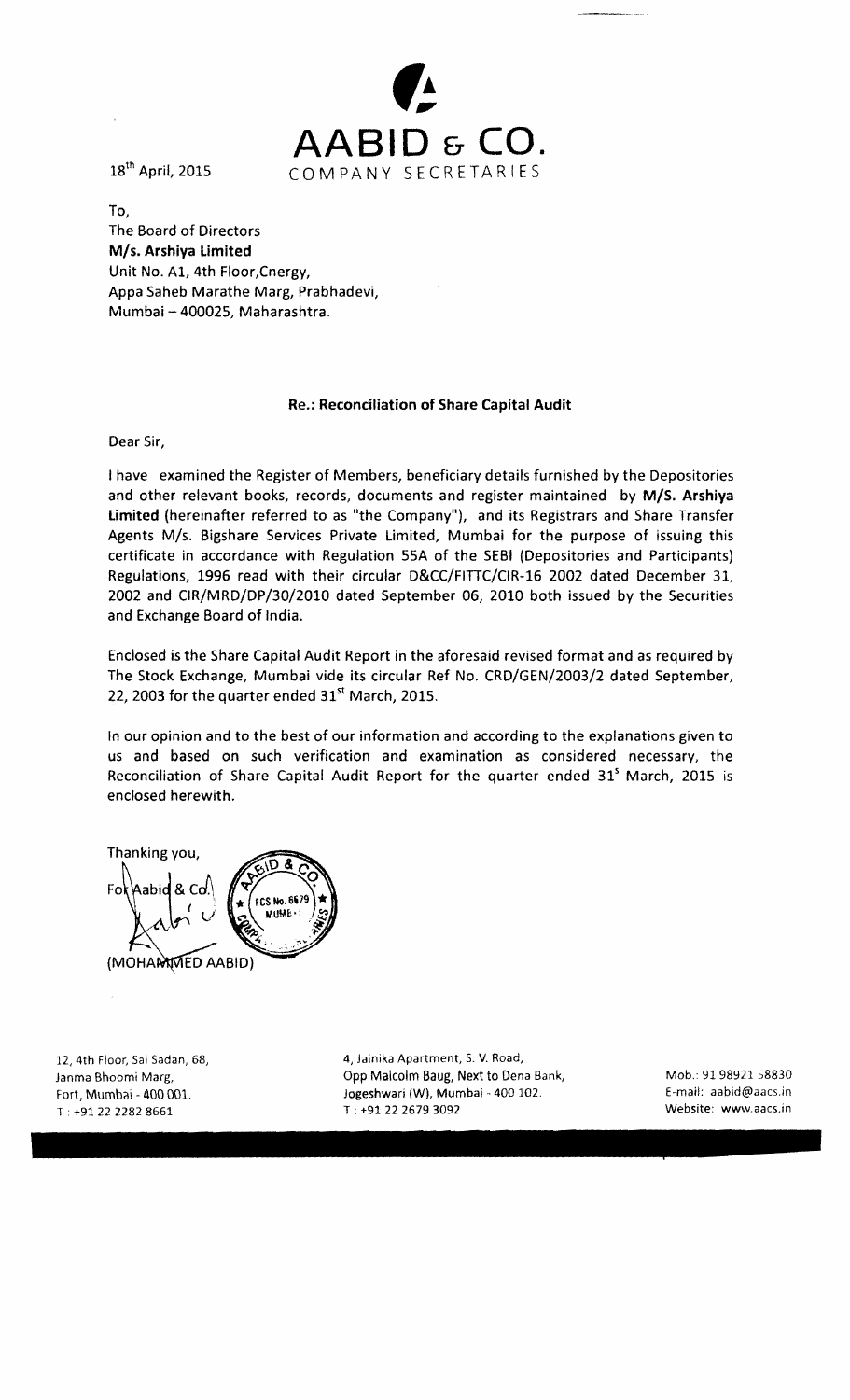$\bar{\bar{1}}$ 

# ANNEXURE TO SHARE CAPITAL AUDIT REPORT OF *MIs.* ARSHIVA LIMITED

| For Quarter Ended            |                      | 31 <sup>st</sup> March, 2015         |  |  |
|------------------------------|----------------------|--------------------------------------|--|--|
| 1. ISIN                      | ÷                    | INE968D01022                         |  |  |
| 2. Face Value                | $\ddot{\cdot}$       | Rs. 2/- per equity Share             |  |  |
| 3. Name of the Company       | ÷                    | Arshiya Limited                      |  |  |
| 4. Registered office Address | $\ddot{\cdot}$       | Unit No. A1, 4th Floor, Cnergy,      |  |  |
|                              |                      | Appa Saheb Marathe Marg, Prabhadevi, |  |  |
|                              |                      | Mumbai - 400021,                     |  |  |
|                              |                      | Maharashtra.                         |  |  |
| 5. Correspondence Address    | $\ddot{\phantom{a}}$ | Unit No. A1, 4th Floor, Cnergy,      |  |  |
|                              |                      | Appa Saheb Marathe Marg, Prabhadevi, |  |  |
|                              |                      | Mumbai - 400025,                     |  |  |
|                              |                      | Maharashtra.                         |  |  |
| 6. Telephone and Fax Nos.    |                      | Tel no.: 022-4230 5400/471           |  |  |
|                              |                      | Fax no.: 022-42305476                |  |  |
| 7. E-mail Address            |                      | team.secretarial@arshiyalimited.com  |  |  |

8. Names of the Stock Exchanges where the company's securities are listed:

The Bombay Stock Exchange, Mumbai [BSE] National Stock Exchange, Mumbai [NSE)

| 9. Issued Capital                             | $: 127429472/-$ |
|-----------------------------------------------|-----------------|
| 10. Listed Capital [As per company records] : | 127429472 /-    |



 $\mathbf{I}$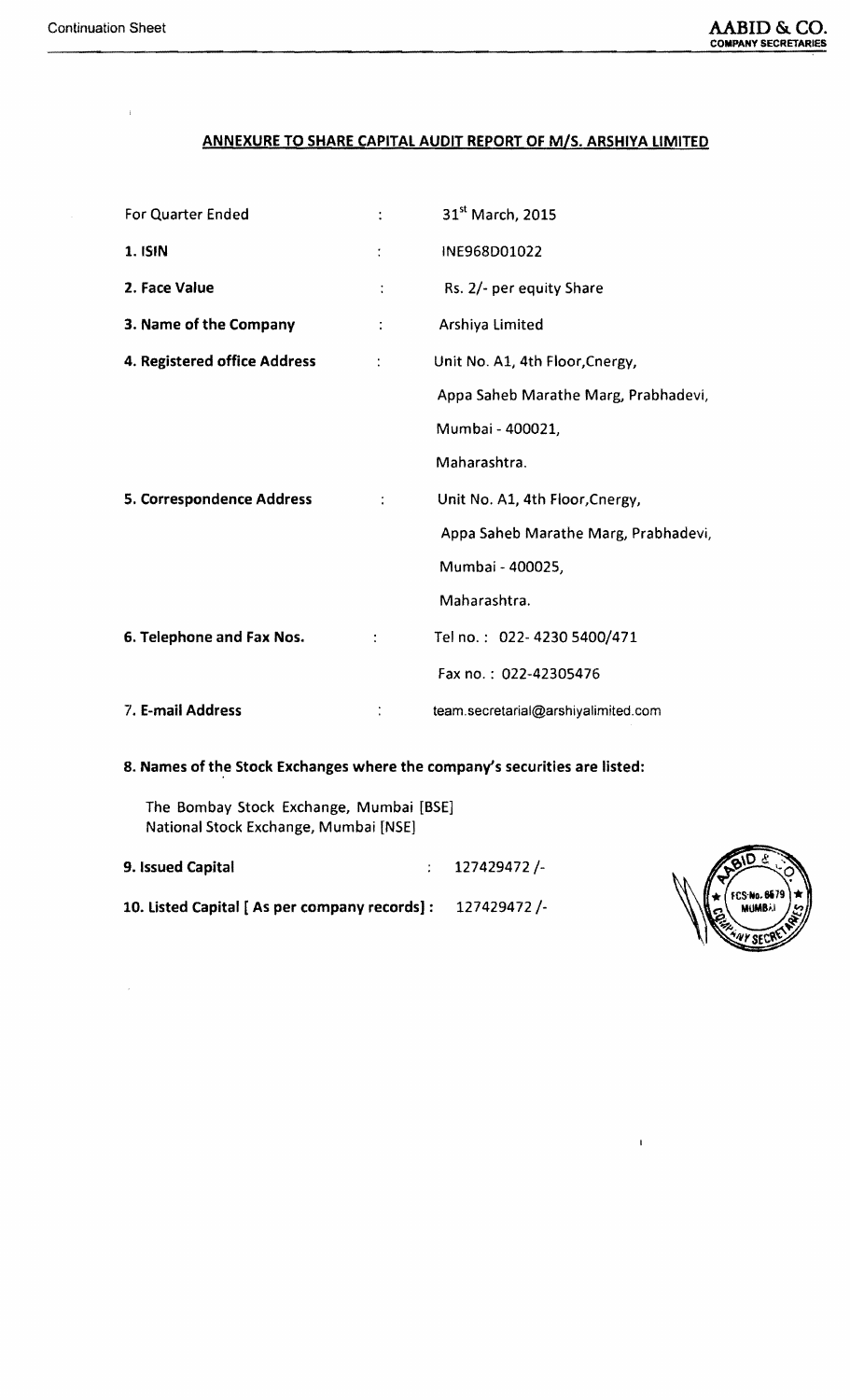$\ddot{\mathrm{r}}$ 

## 11. Held Dematerialised form in CDSL :

| <b>Total No. of Shares</b> | <b>Percentage of Issued Capital</b> |  |  |
|----------------------------|-------------------------------------|--|--|
| 1,20,58,063                | 9.46                                |  |  |

#### 12. Held Dematerialised form in NSDL:

| <b>Total No. of Shares</b> | <b>Percentage of Issued Capital</b> |  |  |
|----------------------------|-------------------------------------|--|--|
| 11,25,41,313               | 88.32                               |  |  |

## 13. Held in physical form:

| <b>Total No. of Shares</b> | <b>Percentage of Issued Capital</b> |  |  |
|----------------------------|-------------------------------------|--|--|
| 28,30,096                  | ר ר                                 |  |  |

#### 14. Total No. of Shares:

| <b>Total No. of Shares</b> | <b>Percentage of Issued Capital</b> |  |  |
|----------------------------|-------------------------------------|--|--|
| 12,74,29,472               | 100%                                |  |  |

### 15. Reasons for Difference if any,

#### Not Applicable

 $\bar{z}$ 

# 16. Certifying the details of change in share capital during the quarter under consideration as per the table below :

| <b>Particulars</b><br>$\ast$ | No. of<br>shares | Applied/<br>not<br>applied<br>for listing | Listed on stock<br>exchanges[specify<br>changes] | Whether<br>intimated<br>to CDSL | Whether<br>intimated<br>to CDSL | pending<br>for<br>SE[specify<br>names |
|------------------------------|------------------|-------------------------------------------|--------------------------------------------------|---------------------------------|---------------------------------|---------------------------------------|
|                              |                  |                                           |                                                  |                                 |                                 |                                       |



 $\overline{\phantom{a}}$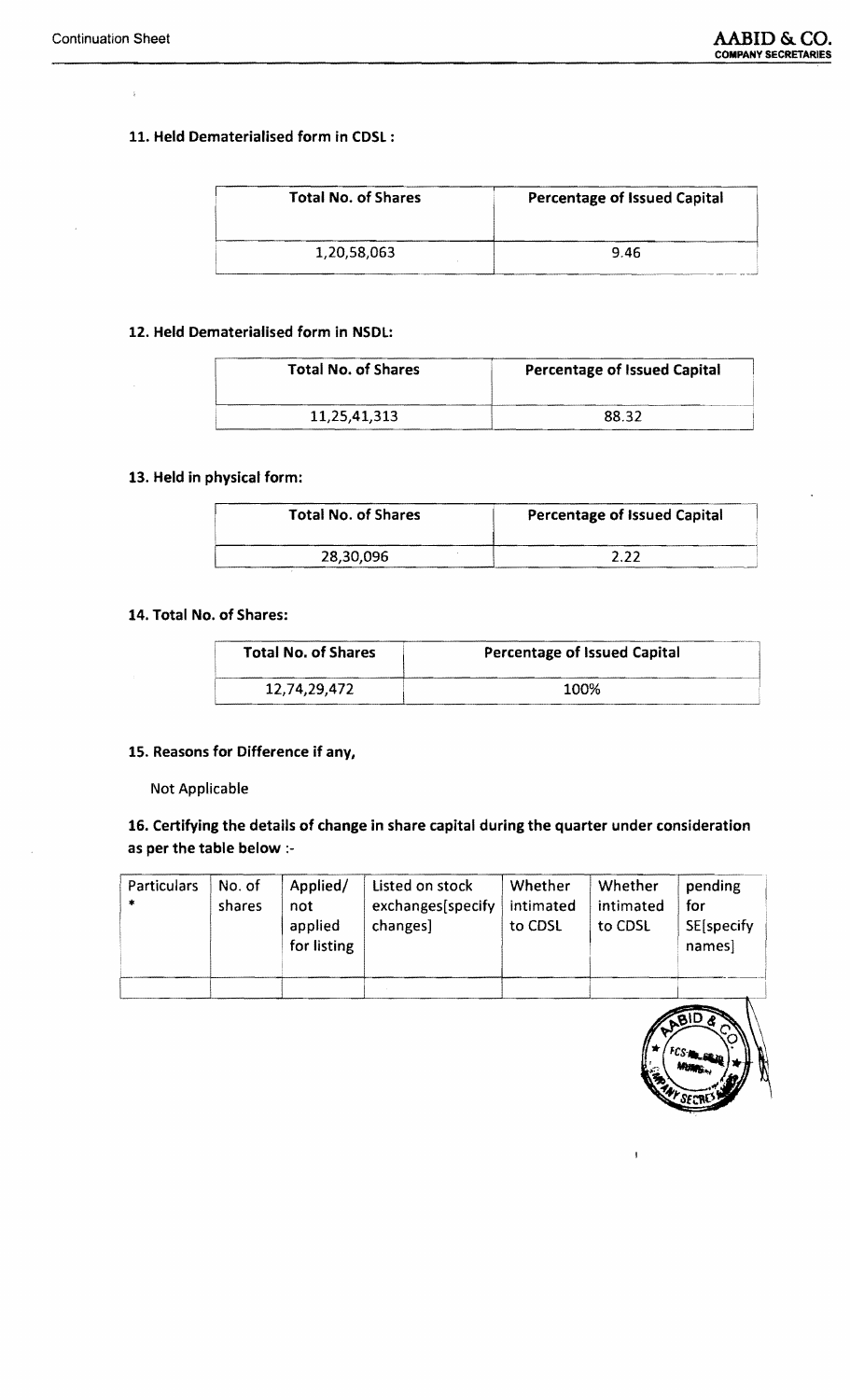\* Rights, bonus, preferential issue, ESOP's, Amalgamation, Conversion, buyback, capital Reduction, forfeiture, any other [to specify]

- 17. Register of Members is updated : Yes
- 18. Reference of previous Quarter with regard to excess dematerialized shares, if any:

Not applicable

19. Has the company resolved the matter mentioned in point no. 18 above in the current quarter? If not, reason why?

Not applicable

20. Mention the total no. of requests, if any, confirmed after 21 days and the Total no. of requests beyond 21 days with the reasons for delay:

Not applicable

21. Name, Telephone & Fax No. of the Compliance Officer of the company:

Mr. Vaibhav Bhakhare, Company Secretary

Tel: 9833353334

Email: Vaibhav.Bakhare@arshiyalimited.com

22. Name, Address, Telephone, Fax No., Registration No. of the Auditor:

Name : Aabid & Co-Company Secretaries, Mumbai

Address: 12, 4<sup>th</sup> Floor, Sai Sadan, 68, Janmabhoomi Marg, Fort Mumbai - 400001

Tel. No. : 91-022-40025464/22828661

Mobile No. : 982158830

E-Mail: aabidcs@aacs.in

fCS No. : 6579

c.P. No. : 6625

### 23. Appointment of common agency for share registry work:

M/s. BIGSHARE SERVICES PRIVATE LIMITED

E-3 ANSA INDUSTRIAL ESTATESAKI VIHAR ROAD,

SAKINAKA, MUMBAI-400072,